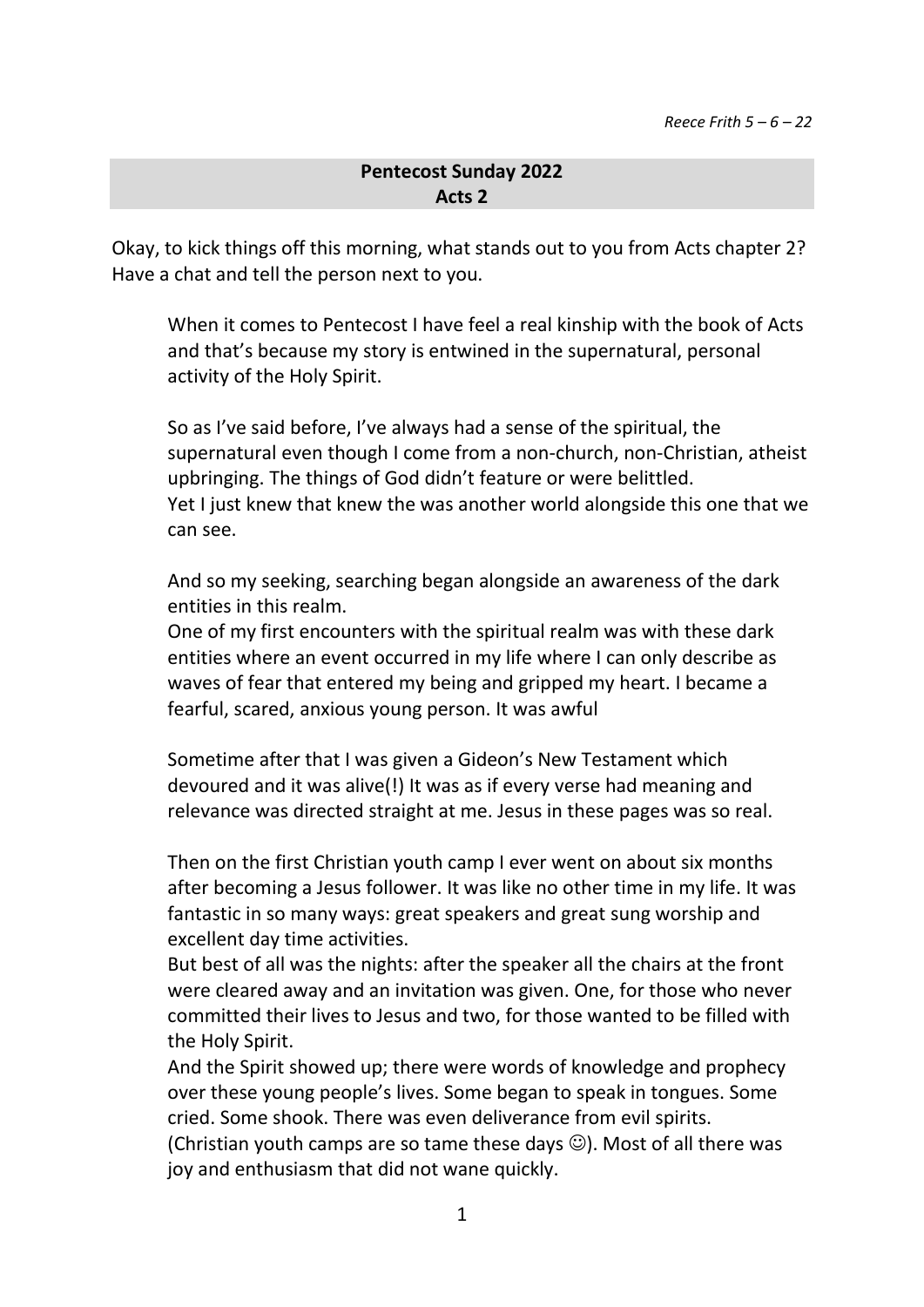Then often on Sunday mornings and evenings the same opportunity was extended again the Holy Spirit showed up. The fruit of this was so many people experienced a closer, more intimate relationship with God and lifechange. For me one area of many, that fear that crippled my life was driven out and replaced by the Spirit of God who gives peace and courage.

So when I read the Book of Acts and other places, what I experienced seem absolutely reasonable and normal.

And we have this chapter in Acts which many call the birthday of the church.

Here we read of the Holy Spirit being poured on all the believers, which is the fulfilment of a promise.

You see in the Old Testament the Spirit resided on select individuals but God promised there would come a day where the Spirit would reside on all who believe.

Jesus also promised, as Israel's God in person, that in Him the promised was going to happen "Now!"

And we read all of what happened.

But that still leaves a question,

*"What is the meaning of Pentecost?"*

Yes, God keeps his promised, but why give the Spirit?

If you feel comfortable, tell the person next to you.

Did anyone say "witness"?

Did anyone say, "transformation"? You know, life change, growing Christlikeness? Did anyone talk about the gifts?

Did anyone say, "power"? You are empowered, enabled by the Spirit. The Spirit calls people to be followers of Jesus and then energises them to be shaped by Jesus and follow him.

I want to say "Yes!" to all of those.

I want to say there is another dimension that is core and we read in Acts chapter 2 verse 2 to 4:

"When the day of Pentecost came, they were all together in one place. Suddenly a *sound* like the blowing of a violent wind came from heaven and filled the whole house where they were sitting.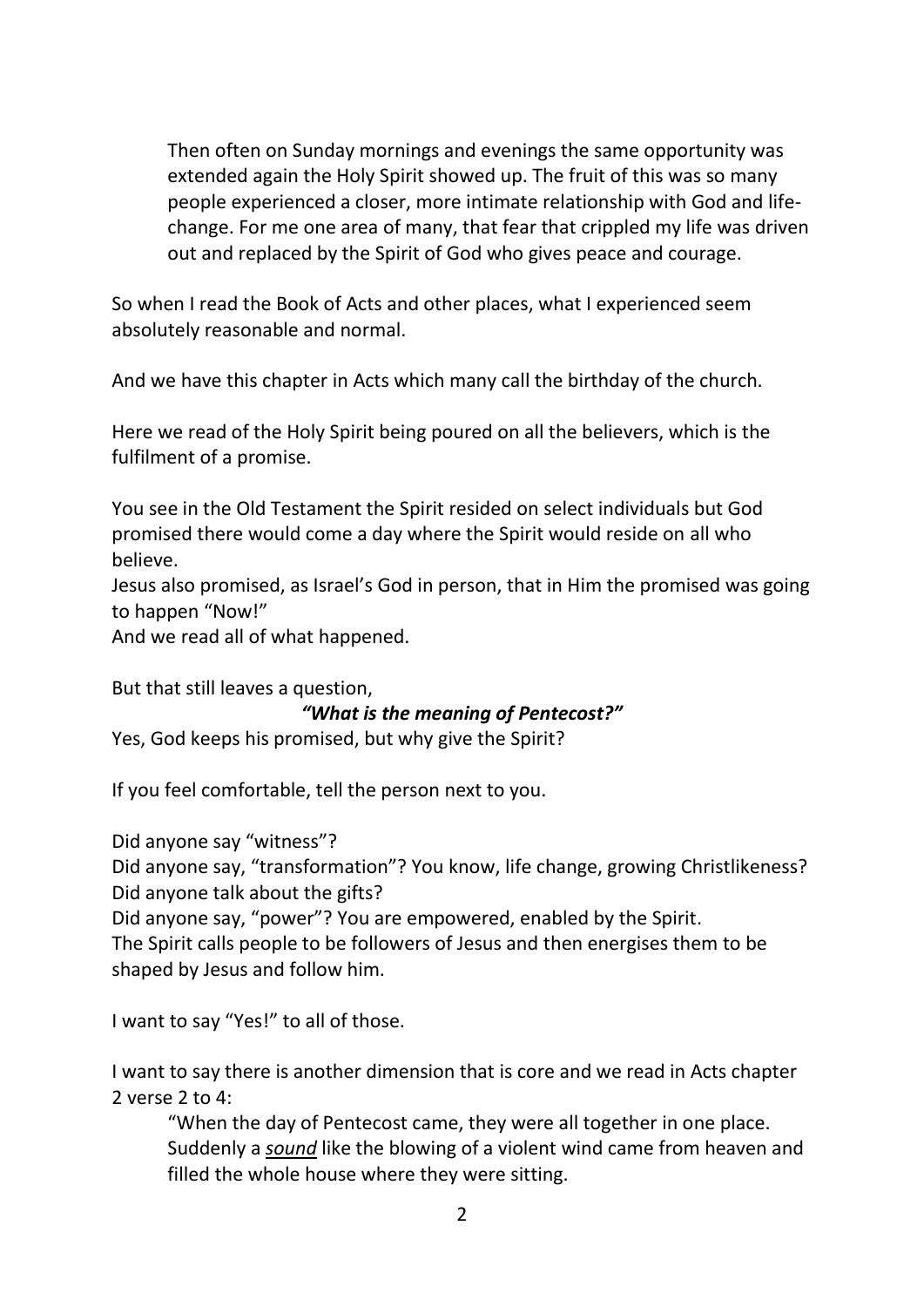They *saw* what seemed to be tongues of fire that separated and came to rest on each of them.

All of them were *filled* with the Holy Spirit and began to *speak* in other tongues as the Spirit enabled them."

I want to suggest that at the core of all of this, of what Pentecost is about, is they had an *encounter*, a sensory experience, of the Holy Spirit.

You see, when comes to the Holy Spirit and the things of God, what we are prone to do is we *talk* about the Spirit.

We *think* about Him.

We read about Him. We might even have debates about what the Spirit acts and what he does.

And they absolutely have their place.

I want to say there is more.

The Spirit of God, the Spirit of Jesus, the One who brings us to the Father and the Son is to be encountered.

Maybe as Martin Luther King did.

On the eve of his 28<sup>th</sup> birthday a preacher by the name of Martin Luther King Jr. stood behind the pulpit of a church in Montgomery, Alabama. His home had been firebombed and he was sleeping little, anxious about recent death threats against his family. The future of the Montgomery civil rights campaign looked bleak. King began to pray aloud in the pulpit and something unusual happened - a burst of the Spirit's activity sweep over him.

Then King began to pray, and he said these words:

"Lord, I hope no one will have to die as a result of our struggle for freedom in Montgomery. Certainly I don't want to die. But if anyone has to die, let it be me."

After that his mouth remained open but no more words came from it. He swooned and other ministers leaped up to help him to his seat. The audience, unlike some others, roared with enthusiastic approval. The Holy Spirit had come down on the young scholar from Boston. "Amen, hallelujah! Thank you Jesus!" the congregation shouted. Ever after, King himself felt embarrassed by the episode.

Or maybe as Jackie Pullinger did in the slum called the Walled City in Hong Kong, where she worked as a missionary for decades.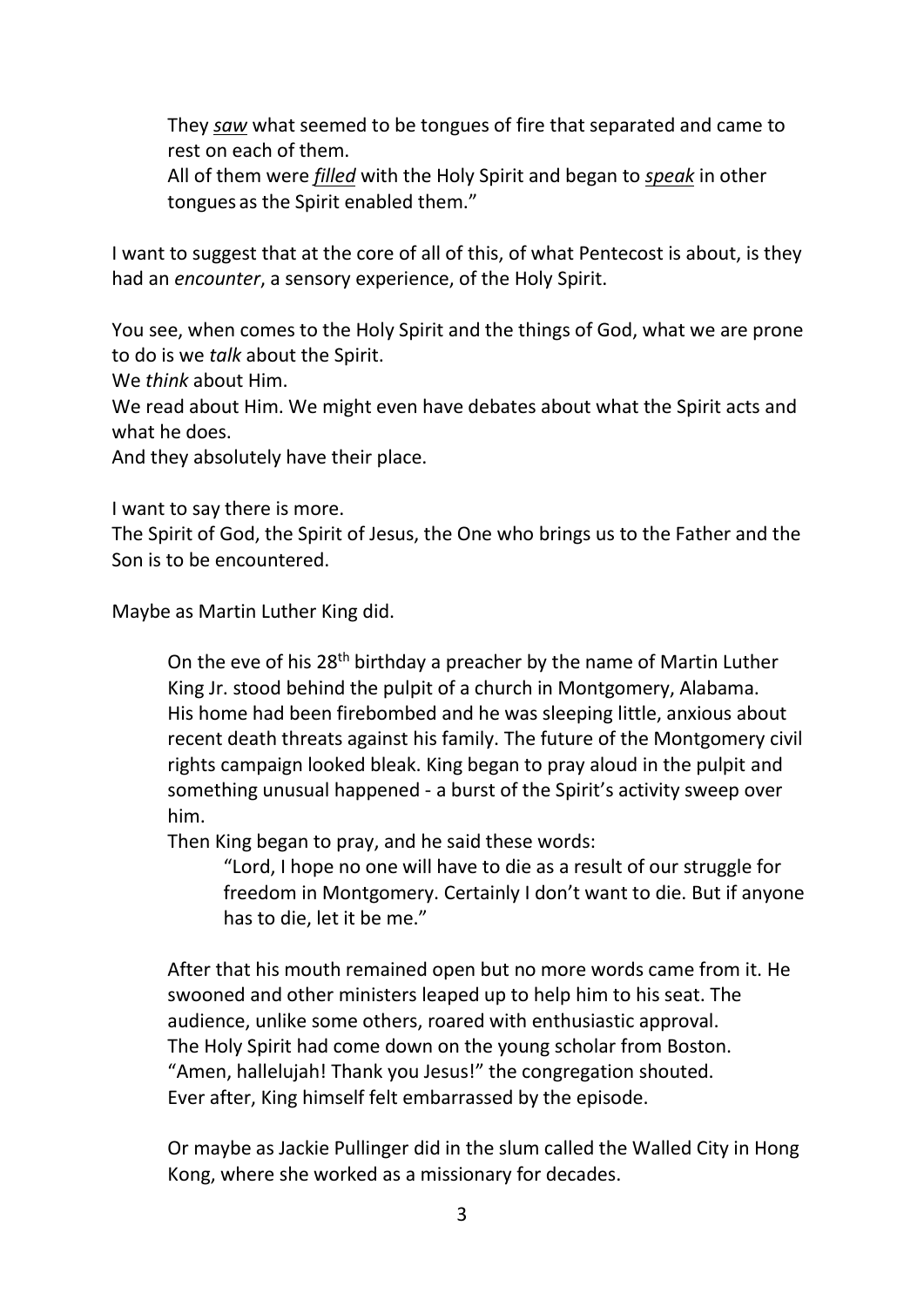What lead her there was dream and when you got there she would minister to the drug addicted by praying for them in tongues. I mean, they had no health or medical insurance to draw. But as Pullinger prayed in tongues over these the addicts they would be miraculously cured.

## Or Mick Duncan

In his time in the slums of Manila there his most prized possession was a radio. It was life-saver. On the weekend he could listen to cricket being broadcast from Australia and in the evenings he could listen to the BBC. This radio was kept on a shelf just above where he would pray. One day when he was praying he had a distinct 'impression' that he should move the radio off the shelf and down onto a table. What was implicit in the 'impression' was that someone would try and steal the radio that night. The next morning there was gaping hole in the wall next to the shelf. Someone had pulled back the piece of plywood believing the radio would be in its normal place.

Throughout the 1990's Jason Robinson was a top level rugby and rugby league representative for England.

He was one of best the sport had seen and had all the trappings that come with sporting success: financial security and all the material wealth he could want but also had relationship problems. Despite having great success on the field, off it his problems were overpowering him. It got to the stage that he would be out drinking six nights a week. On the outside everything was great. He was earning a lot of money, he had a fast car and nice clothes to go with it.

But he admits that on the inside he was empty and searching. And like a lot of people he looked in the usual places: money, in possessions, in drinking, in relationships. None of them filled the gap.

Drinking became for him a vicious circle. He had problems so I drank, yet the more he drank, the more problems he had, and the more problems he had, the more he drank. But he was getting away with it on the field because he was still a good a player as ever.

Then one day his friend and team mate came and talked to him about a dream he had about Robinson. And as you would be, Robinson was immediately curious. His friend, who was a Christian, told him in his dream he saw Robinson standing on top of the world. He had the world at his feet but gradually the world started crumbling beneath him. Robinson was amazed. The dream was uncannily true. It stopped him in him in his tracks and he knew that he had to get his life sorted out.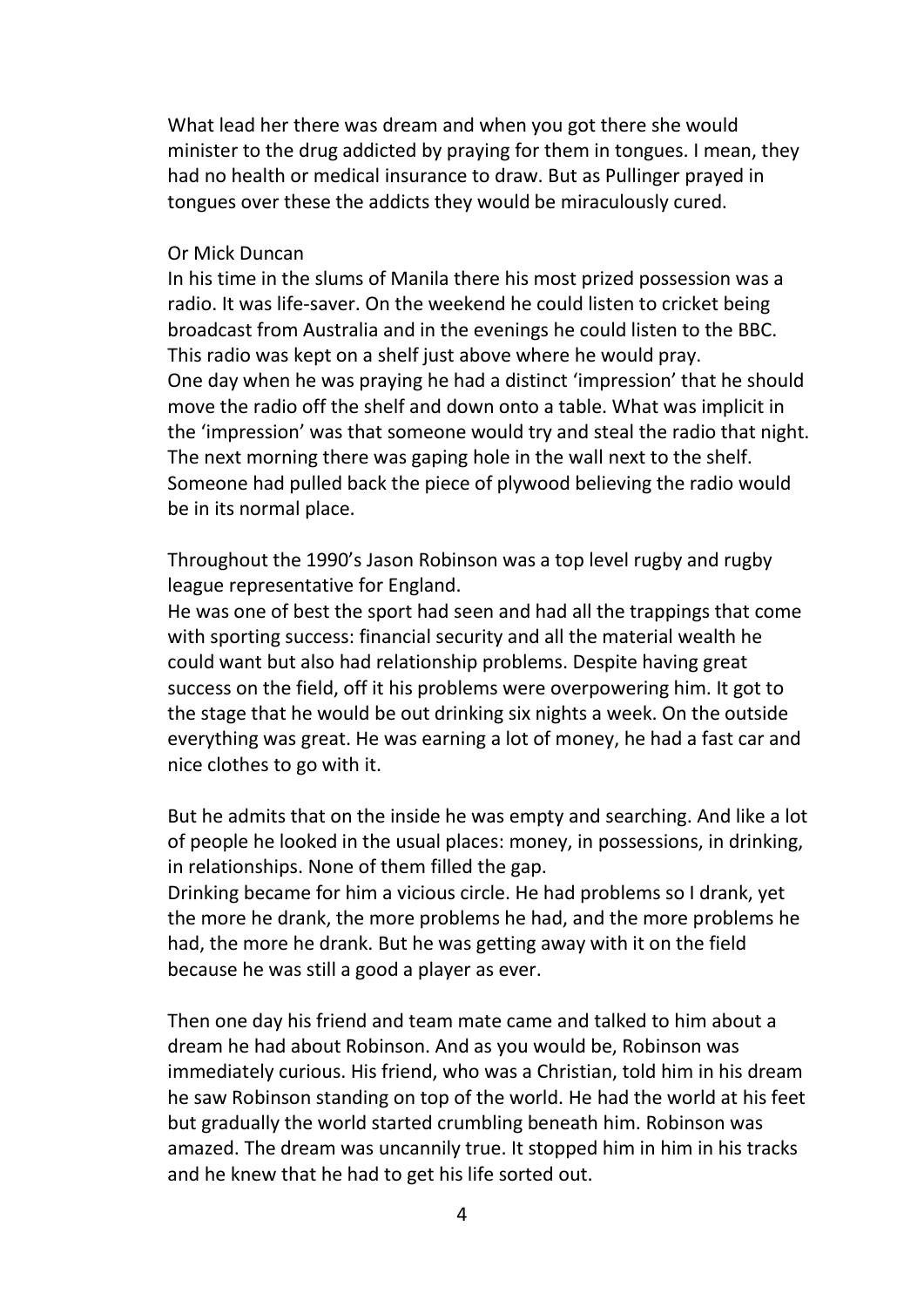So Robinson rung another Christian friend and after talking things through, gave his life over to Jesus.  $1$ 

The list could go on.

*-----------------------------------*

Now at this point I think you know where I stand on the person and work of the Holy Spirit.

I've spoken many times about the Spirit.

So some might ask, "Do you want us to become a Pentecostal church?" I mean, I sown a lot of seeds in this area. Well, yes, no, maybe.

You see, it depends what you mean.

Would like everyone here in this local congregation – myself included - to experience more of the reality of the holy Spirit in their lives? Absolutely!

Do I think I think the some of us in this room need to come into a deeper experience of that which already resides in them? Yes!

I mean that's my story. I think it's the Biblical story.

What I don't mean it in the classical sense.

You see a classic Pentecostal say the sign of being Spirit-filled is you have to speak in tongues.

A charismatic is someone who says, you are filled with the Spirit if you are a Christian and the fruit of that is love, and some will get the gifts of tongues, while others get other gifts.

And there is always more.

-

Now on this, what I've noticed in churches across the board is that they *lurch.*

Some years ago and for a significant number of years churches across the denominations – Baptist, Anglican, some Brethren and even Presbyterians –

<sup>1</sup> <http://www.veritesport.org/?page=jasonrobinson>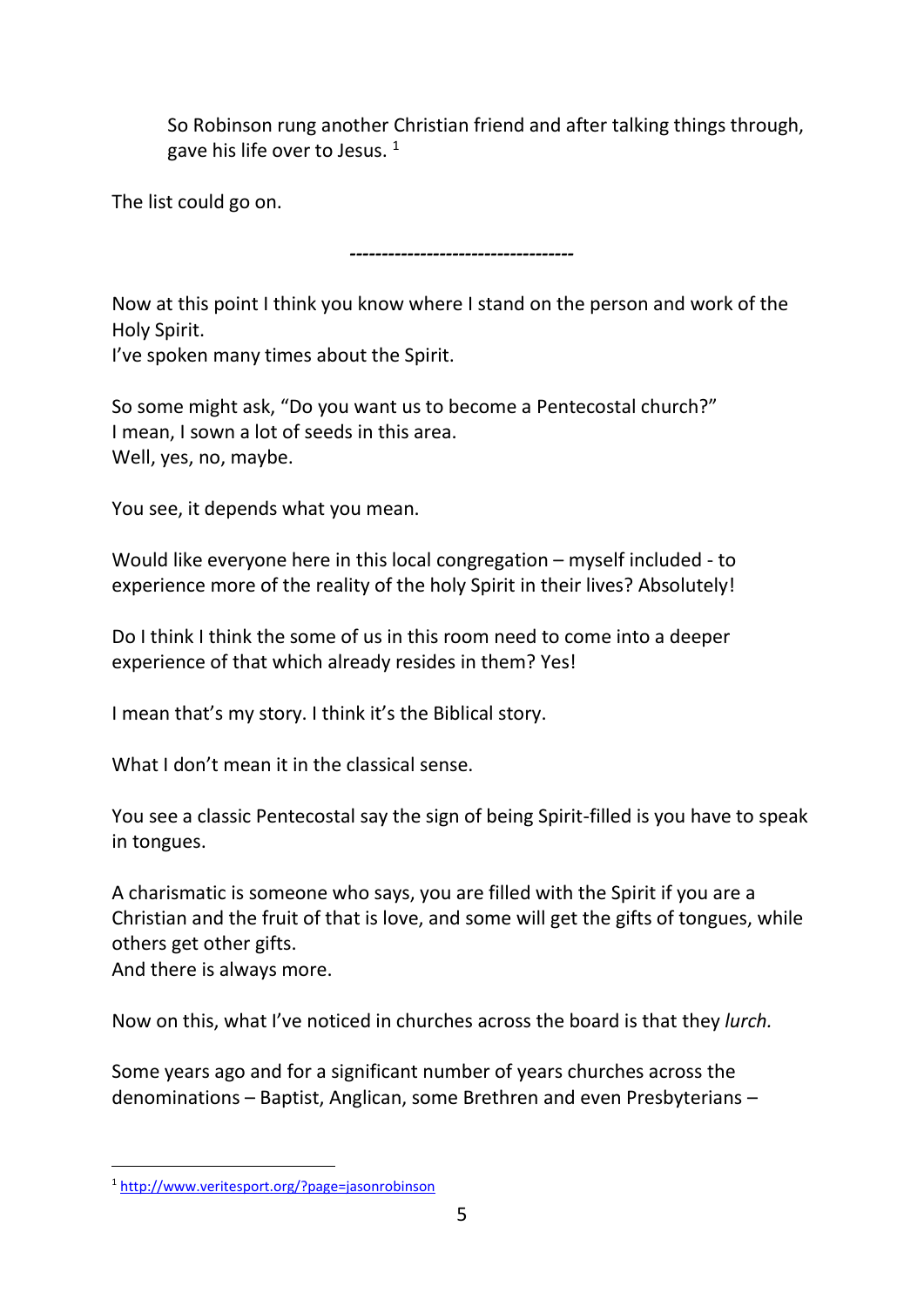experienced a new wave of the Holy Spirit in their congregational life. The read, for example:

" 'In the last days, God says, I will pour out my Spirit on all people. Your sons and daughters will prophesy, your young men will see visions, your old men will dream dreams. Even on my servants, both men and women, I will pour out my Spirit in those days, and they will prophesy."

The read this and said, "That's for us!"

It was called the charismatic renewal and it was fantastic. For many, many Christians it added a new dimension to their walk with Jesus. The neglected gifts of the Spirit were active again.

But then, the excesses crept in. You know people started focusing on the experience rather that the Spirit. People wanted the power but not the Person of God. The help not the Helper. The comfort not the Comforter. And all sort of other silly stuff crept in (still does happen).

Then because of these excesses, these same churches lurched the other way and said, we don't want these excesses that make us look foolish, so we better clamp down on things.

So many of them did.

And they became very orderly. And some not only became orderly, they became rigid. They became entrenched.

If the Spirit was going to move it was going to be in very defined ways.

And for these very same churches, the lights starting going out.

I don't want us to lurch.

When you lurch it's jarring and it doesn't last.

I don't want us to lurch, I think what we are to do is to *lean*. To lean more and more into who the Spirit is and what He what's to offer.

And every one of us can lean because you lean from where you're at and each of us is different.

So I would love us to be a charismatic church.

And mean 'us'.